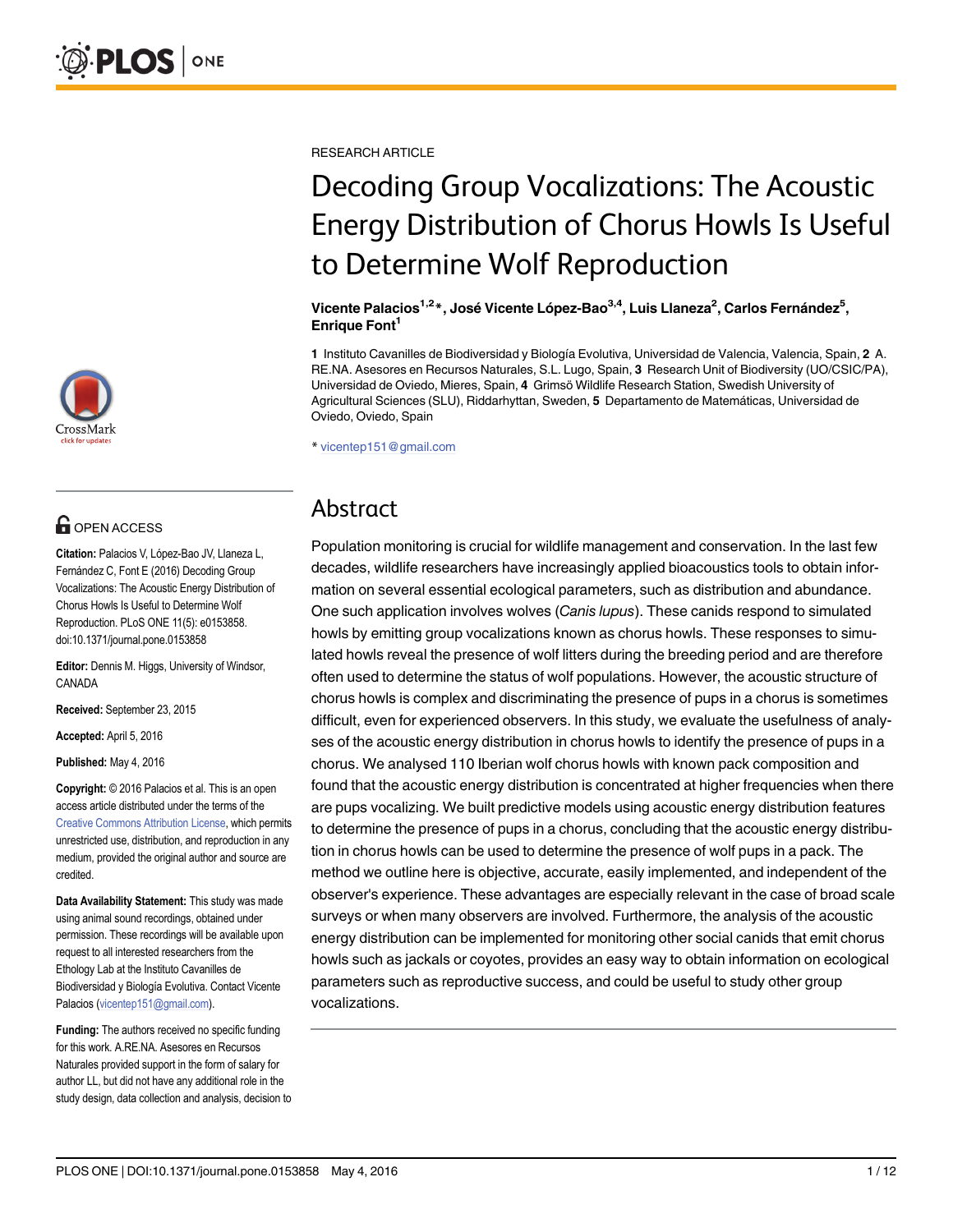<span id="page-1-0"></span>

publish, or preparation of the manuscript. The specific roles of this author are articulated in the 'author contributions' section.

Competing Interests: The authors have the following interests: Luis Llaneza is employed by A. RE.NA. Asesores en Recursos Naturales. There are no patents, products in development or marketed products to declare. This does not alter the authors' adherence to all the PLOS ONE policies on sharing data and materials, as detailed online in the guide for authors.

#### Introduction

The integration of bioacoustics into wildlife management has grown extraordinarily in recent decades and provides efficient tools for monitoring several taxa such as amphibians [[1\]](#page-10-0), birds  $[2-5]$  $[2-5]$  $[2-5]$  $[2-5]$ , or mammals  $[6-10]$  $[6-10]$  $[6-10]$  $[6-10]$  $[6-10]$ . The response of animals to sound playbacks has been used, for instance, to estimate population sizes and trends [[11\]](#page-10-0), which are essential population parameters to design and evaluate management and conservation actions [\[12\]](#page-10-0).

Howls are key vocalizations in the intraspecific communication repertoires of several social canids and can be used as territorial displays, conveying information about pack location and minimizing contact between different packs  $[13-16]$  $[13-16]$  $[13-16]$  $[13-16]$ . Social canids such as coyotes (*Canis* latrans), golden jackals (C. aureus), and wolves (C. lupus) respond to human imitations of howls, which is the basis of the elicited-vocalization technique, a widely used method for detecting animals by their vocalizations  $[6,14,17]$  $[6,14,17]$  $[6,14,17]$ . In the case of wolves, this technique has been extensively used to estimate the number of wolf packs present in an area during the breeding period, since direct observation of wolves and wolf litters, especially in forests, is difficult and unsuitable for surveying large areas  $[6,17–22]$  $[6,17–22]$  $[6,17–22]$ . When several pack members respond to simulated howls they usually howl simultaneously, emitting what are known as chorus howls [\[6,23,24](#page-10-0)]. Chorus howls are complex acoustic signals. Besides howls, wolves can also emit other vocalizations in a chorus [\[15\]](#page-10-0), including vocalizations described as part of the close-range vocal repertoire of wolves, such as barks, squeaks or growls [[15,23](#page-10-0)–[26](#page-10-0)], howl variations, such as 'woa-woa' howls [[24,27](#page-10-0)], and vocalizations emitted only in group vocalization contexts, such as 'yips' [\[28](#page-11-0)].

From chorus howls emitted in response to simulated howls researchers obtain information regarding the presence of pups, which in turn is taken as evidence of the existence of a pack [\[21](#page-10-0)[,29\]](#page-11-0). Surveys to confirm the presence of pups by means of howling are conducted in the summer and early autumn. At this time, pups remain at so-called "*rendezvous sites*" [[30](#page-11-0)]. Two choruses emitted from locations several kilometres apart may be emitted by wolves belonging to the same pack. In these cases, the presence of pups howling and additional information obtained during surveys [\[29\]](#page-11-0) allow researchers to estimate the existence of one or two different packs. Hence, obtaining reliable information regarding the presence of pups in a chorus is crucial to estimate the number of reproductive packs and to manage wolf populations efficiently.

Information regarding the presence of pups in a chorus can be obtained by means of: 1) acoustic assessment (i.e. listening to chorus howls), or 2) spectrographic analysis of recordings of chorus howls. Determination of the presence of pups by acoustic assessment is the most common method used for monitoring/management purposes [\[19](#page-10-0)–[21,](#page-10-0)[31,32](#page-11-0)] but, to date, no attempt to quantify the accuracy of such estimates has been made. Some researchers have used spectrograms to obtain information regarding group composition from chorus howls [\[19,20,22,](#page-10-0)[33](#page-11-0)]. When pup presence is determined by spectrographic analysis, it is based mainly on the fundamental frequency of vocalizations, specifically howls, but no detailed descriptions of the methodology used for discriminating between adult and pup vocalizations have been published [[19,20,22\]](#page-10-0). The use of fundamental frequencies to determine the presence of pups is sometimes a difficult task due to 1) the difficulty of identifying discrete vocalizations in an acoustic signal composed of multiple individuals emitting multiple vocalizations simultaneously, and 2) the scarcity of detailed descriptions of the repertoire of vocalizations that wolves emit in chorus howls. To our knowledge, to date no studies have addressed how factors such as pack size, sex, age and social status affect the structure of chorus howls. The few available descriptions of vocalizations included in chorus howls analysed only one vocal type (howls)  $[34]$  $[34]$  $[34]$  or different vocal types emitted only by adult wolves  $[24]$  $[24]$  $[24]$ .

The spectral distribution of acoustic energy (energy transmitted by sound via propagating pressure fluctuations [\[35](#page-11-0)]) could provide a potentially useful alternative to the analysis of fundamental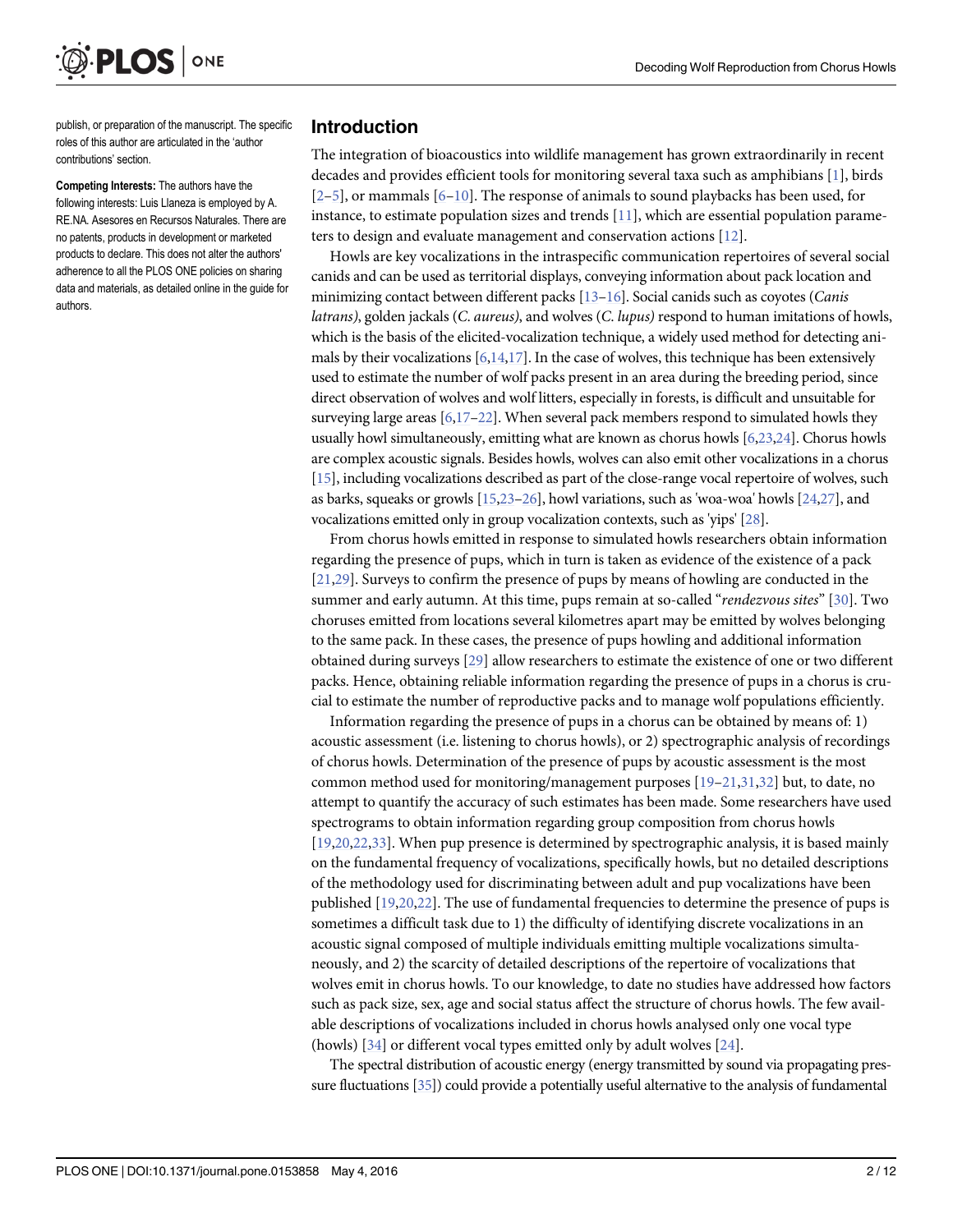<span id="page-2-0"></span>frequencies for detecting the presence of pups in chorus howls. Since pups emit vocalizations that are higher in pitch than those emitted by adults [\[36,37\]](#page-11-0), we hypothesize that the acoustic energy of chorus howls with pups will be concentrated at higher frequencies than those emitted only by adult wolves. If this is so, analysing the acoustic energy distribution (hereafter AED) of a chorus howl should enable us to predict the presence of pups regardless of the different vocal types included in the chorus and their variability. The first aim of our study was therefore to explore the usefulness of the AED of chorus howls to obtain information regarding the presence of vocalizing wolf pups. Analyses of chorus howls have to take into account that choruses are long acoustic signals (up to several minutes), which include different types of vocalizations with distinct durations emitted by several individuals. Therefore, different parts of a chorus may have distinct acoustic structures that, in turn, affect the overall values of the AED and hence our ability to detect the presence of pups. In addition, analyses of recorded choruses have to consider the quality of the recording, differences in signal-to-noise ratio, and distortions due to the distance between the sender and the recording equipment. Thus, a second aim of our study was to determine the best procedure to predict the presence of pups using AED, taking into account 1) that chorus howls are long group vocalizations including different vocal types, and 2) differences in the quality of the recordings.

#### Methods

#### Data collection

Between 2000 and 2011 we recorded 110 chorus howls both in captivity ( $n = 74$ ) and in the wild  $(n = 36)$ . Most of the choruses (94.8%) were emitted in response to standardized human imitations of wolf howls  $[38]$ , with only a few of them being emitted spontaneously. Human imitations of wolf howls are widely acknowledged as an appropriate method to elicit a vocal response from captive and wild wolves [\[6\]](#page-10-0). All the simulated howls were emitted by the same researcher (VP) and were standardized (no. of trials and pitch), thus minimizing the possibility of eliciting different types of responses to different stimuli [[38,39\]](#page-11-0). Captive wolves were recorded with permission at four privately-owned nature preserves on the Iberian Peninsula: Cañada Real (Peralejos, Madrid, Spain), Carpín (Carranza, Bilbao, Spain), La Dehesa (Riopar, Albacete, Spain), and Centro de Recuperação do Lobo Ibérico (Malveira, Portugal). Wild wolves were recorded in five Spanish provinces: Lugo, A Coruña, Pontevedra (Galicia), Asturias, and Zamora (Castilla y León). Recordings of wild wolves were obtained during the course of local wolf monitoring programmes conducted in Galicia and Asturias, approved by the Dirección Xeral de Conservación da Natureza, Xunta de Galicia, and the Consejería de Medio Ambiente, Principado de Asturias, or were specifically approved by the Servicio Territorial de Medio Ambiente de Zamora, Junta de Castilla y León, following relevant national and international guidelines.

Most of the recordings (87%) were made on TDK SA-60 cassette tapes (TDK Electronics Corp., New York) using a Sennheiser MK 66 unidirectional microphone with a K-6 power unit (Sennheiser Electric GmbH & Co. kG, Wedemark, Germany) connected to a Marantz PMD 222 cassette recorder (Marantz America, Inc., Mahwah, New Jersey). These recordings were digitized with a 44.1 kHz sampling frequency and 16 bits in the Fonoteca Zoológica, Museo Nacional de Ciencias Naturales (CSIC, Madrid, Spain), using Delta 66 (Irwindale, California) or Digi 001 (Bucks, United Kingdom) digitizer cards. The remaining recordings were obtained using a Sennheiser MKH 70 directional microphone attached to a Marantz PMD 670 solid-state recorder. These recordings were saved as.WAV files with a 44.1 kHz sampling frequency and 16 bits.

#### Data analyses

For each chorus, we generated spectrograms (2048-point fast Fourier transform; Hann window; bandpass filter 200–2500 Hz; frequency resolution: 21.5 Hz), measured the percentage of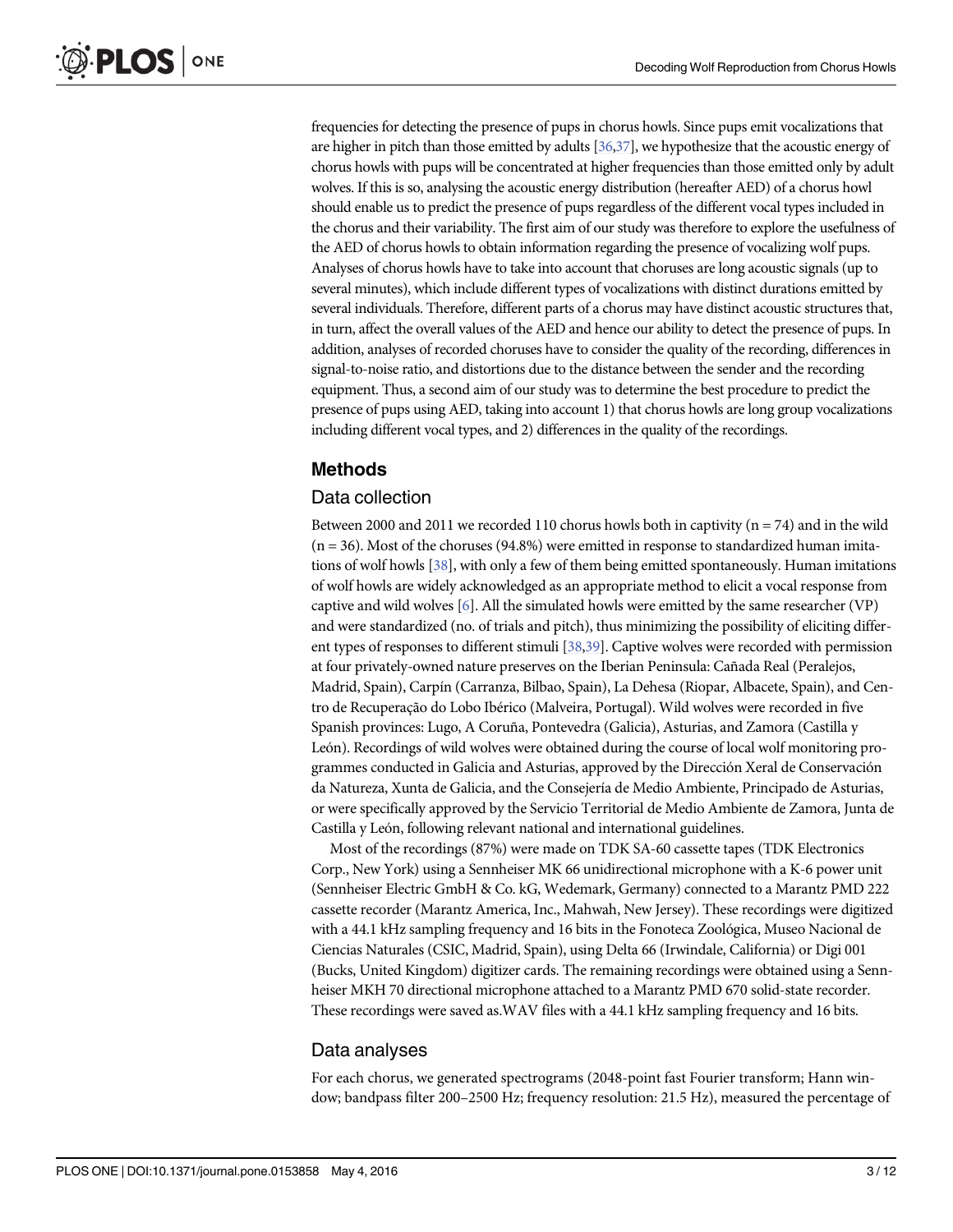<span id="page-3-0"></span>time the chorus was comprised exclusively of howls or of other vocalizations in addition to howls, and measured a total of 10 acoustic variables relating to AED (Table 1) using Raven Pro 1.4 (Cornell University Laboratory of Ornithology, [www.birds.cornell.edu/raven\)](http://www.birds.cornell.edu/raven). Furthermore, we used custom-made software to measure three additional variables: mean AED (AED-M), AED standard deviation (AED-SD), and peak AED (AED-P) (see description and procedures used to calculate these variables in Table 1 and [S1 Appendix](#page-9-0)).

We classified choruses into two groups: with and without pups. For all choruses recorded in captivity, we knew the individuals participating in the chorus. However, most of the recordings obtained in the wild were made at night or in areas with scarce visibility. Choruses with pups were initially identified as those recorded between July and December, when newborn wolves are less than 6–7 months old, since from this age on the acoustic characteristics of the vocalizations emitted by young wolves coincide with those of the adult wolves [[15,23](#page-10-0)]. Choruses recorded outside this period were considered to be produced by yearlings, subadults or adults. In four out of 36 recordings in the wild it was possible to confirm visually that there were pups vocalizing. In the remaining cases we considered that pups participated in the chorus if the following requirements were simultaneously met: i) visual confirmation of the presence of pups at the location where the recording was obtained within 12 h (before or after) of the moment the recording was made; and ii) the chorus included vocalizations consistent with published descriptions of pup vocalizations [[36,37](#page-11-0)] and with the same acoustic structure as vocalizations of pups included in our own recordings of visually-confirmed pups. Thus, we included in the analyses 33 recordings classified as with pups: six with visual confirmation of pups vocalizing (two in captivity and four in the wild) and 27 that fitted the above criteria. We compared the acoustic features of choruses with visual confirmation of the presence of pups and those

| Variable          | <b>Description</b>                                                                                                                                                                                                                                                                         |
|-------------------|--------------------------------------------------------------------------------------------------------------------------------------------------------------------------------------------------------------------------------------------------------------------------------------------|
| Q1Freq            | Frequency that divides the spectrum into two frequency intervals containing 25% and 75%<br>of the energy (Hz)                                                                                                                                                                              |
| Q3Freq            | Frequency that divides the spectrum into two frequency intervals containing 75% and 25%<br>of the energy (Hz)                                                                                                                                                                              |
| <b>IQRBW</b>      | Difference between the 1st and 3rd Quartile Frequencies. Q3Freq—Q1Freq (Hz)                                                                                                                                                                                                                |
| AggEntropy        | Aggregate entropy: measurement of the disorder in a sound by analysing the energy<br>distribution within a selection. Higher entropy values correspond to greater disorder in the<br>sound, whereas a pure tone with energy in only one frequency bin would have a value of<br>zero $[40]$ |
| AvgEntropy        | Average entropy: average of the entropy for each frame in the selection [40]                                                                                                                                                                                                               |
| <b>CentFreg</b>   | Frequency that divides the spectrum into two frequency intervals of equal energy (Hz)                                                                                                                                                                                                      |
| Freq <sub>5</sub> | Frequency that divides the spectrum into two frequency intervals containing 5% and 95% of<br>the energy (Hz)                                                                                                                                                                               |
| Freq95            | Frequency that divides the spectrum into two frequency intervals containing 95% and 5% of<br>the energy (Hz)                                                                                                                                                                               |
| <b>BW90</b>       | The difference between the 5% and 95% frequencies. Freq95—Freq5 (Hz)                                                                                                                                                                                                                       |
| <b>MaxFreq</b>    | The frequency at which the maximum amplitude occurs (Hz)                                                                                                                                                                                                                                   |
| $AED-M1$          | Frequency corresponding to the mean energy density (Hz)                                                                                                                                                                                                                                    |
| $AED-SD1$         | Standard deviation of the mean energy density (Hz)                                                                                                                                                                                                                                         |
| $AED-P1$          | Frequency corresponding to the peak of the energy density (Hz)                                                                                                                                                                                                                             |
|                   |                                                                                                                                                                                                                                                                                            |

Table 1. Description of the acoustic features measured.

AED: acoustic energy distribution (spectral distribution of the energy transmitted by sound via the propagating pressure fluctuations).

<sup>1</sup>: variables measured using custom made software (see [S1 Appendix\)](#page-9-0)

doi:10.1371/journal.pone.0153858.t001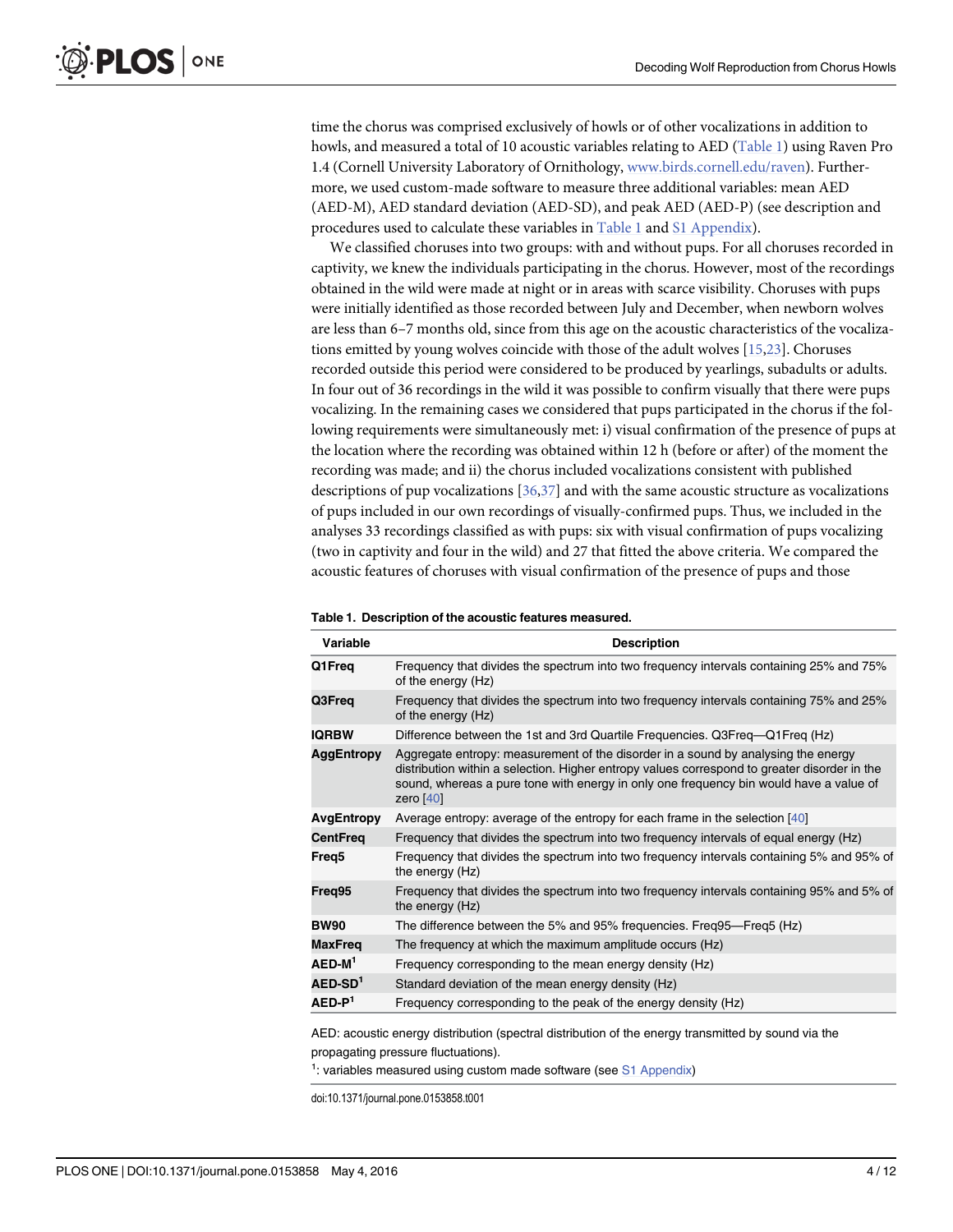<span id="page-4-0"></span>

Fig 1. Fragments of chorus howls including different types of vocalizations. Fragments of chorus howl including howls (top), short vocalizations (middle), and long highly-modulated vocalizations (bottom).

doi:10.1371/journal.pone.0153858.g001

classified as with pups according to our criteria and found no statistically significant differences (Mann-Whitney U tests, Q1Freq:  $U = 75.5$ ,  $p = 0.82$ ; Q3Freq:  $U = 66$ ,  $p = 0.5$ ; IQRBW:  $U = 56.5$ ,  $p = 0.26$ ; AggEntropy:  $U = 62$ ,  $p = 0.4$ ; AvgEntropy:  $U = 117$ ,  $p = 0.1$ ; CentFreq:  $U = 80$ ,  $p = 0.98$ ; Freq5:  $U = 89$ ,  $p = 0.73$ ; Freq95:  $U = 74$ ,  $p = 0.76$ ; BW90:  $U = 74.5$ ,  $p = 0.78$ ; MaxFreq:  $U = 81$ ,  $p = 1$ ; AED-M: U = 75, p = 0.8; AED-SD: U = 71.5, p = 0.67; AED-P: U = 81, p = 1). Therefore, we assumed that all the choruses classified as with pups effectively included vocalizing pups.

Chorus howls are long [[15](#page-10-0)] and include several vocalizations of different durations emitted by more than one individual. Because of this complexity, different parts of a chorus howl may have distinct acoustic structures in turn affecting the overall values of the AED and hence our ability to detect the presence of pups  $(Fig_1)$ . We used two different approaches to analyse each chorus: 1) considering the entire duration of the chorus (CHORUS), and 2) segmenting/dividing the chorus into small 5 s fragments (SEGMENTS), since the longest vocalization is the howl and the majority of Iberian wolf howls are 4–8 s long [[38](#page-11-0)]. In the first case, we measured the 13 acoustic variables mentioned above [\(Table 1](#page-3-0)) for the entire chorus, whereas when choruses were divided into segments we calculated mean, minimum, maximum and standard deviation for each of the same 13 acoustic features for all the segments comprising a chorus.

To reduce biases due to the distance of the sender from the microphone and different signal-to-noise ratios, we measured the acoustic features at two amplitude thresholds (75% and 90% peak amplitude) following recommendations made by Schrader and Hammerschmidt [\[41](#page-11-0)]. We therefore compared the effectiveness of four different approaches for determining the presence of pups using AED: entire choruses applying 75% (CHORUS75-model) and 90% (CHORUS90-model) amplitude thresholds, and choruses divided into segments with 75% and 90% amplitude thresholds (SEGMENTS75-model and SEGMENTS90-model respectively).

For each dataset, we conducted Mann-Whitney U tests to select those variables that showed significant differences (using Bonferroni's adjusted critical p-values to account for multiple tests) between choruses with and without pups. Then, in order to obtain the most parsimonious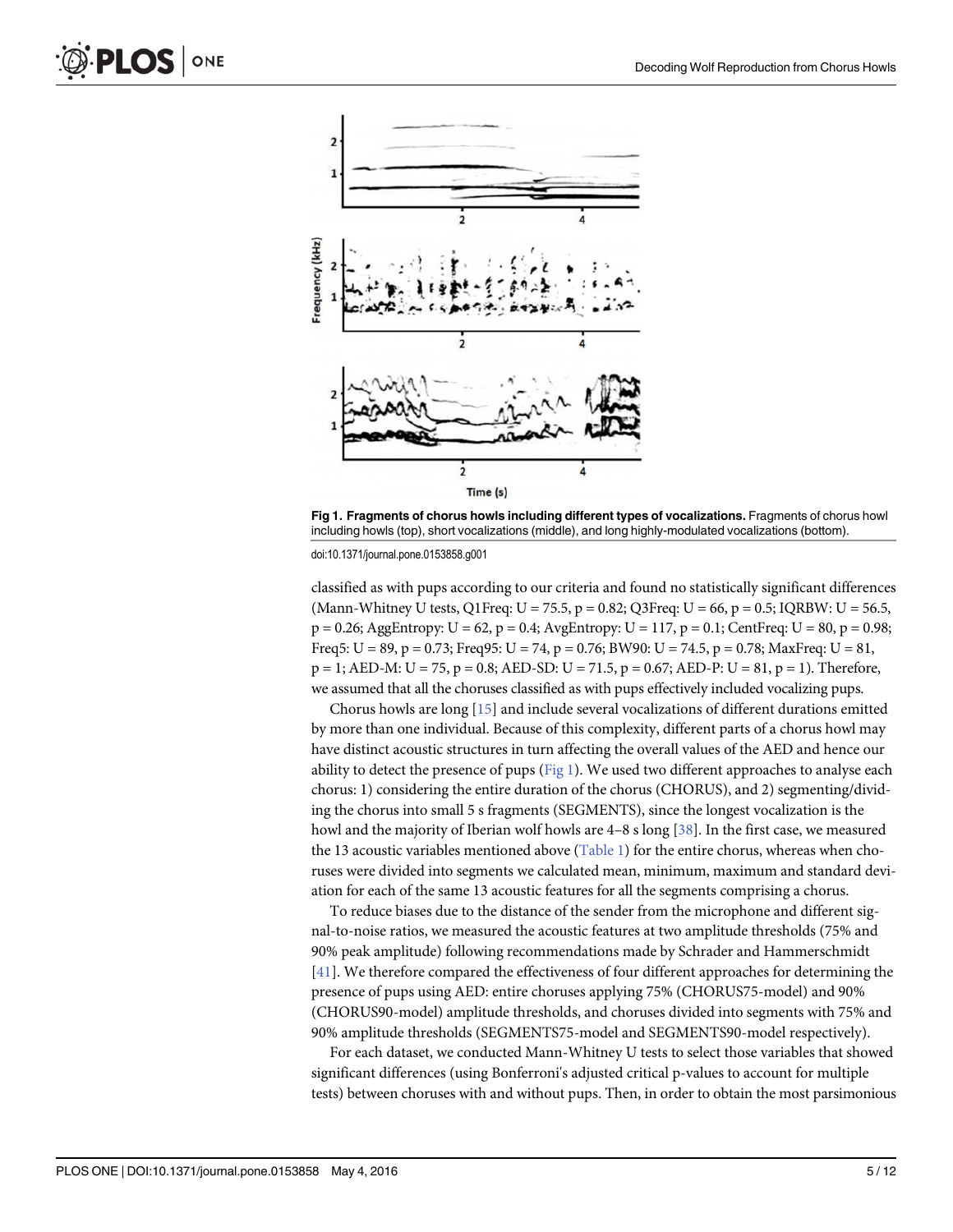<span id="page-5-0"></span>models determining the presence of pups in choruses, we used a two-step modelling approach. For each dataset (CHORUS75-model, CHORUS90-model, SEGMENTS75-model and SEG-MENTS90-model), we first built univariate generalized linear mixed models (GLMMs) using only the significant variables from the Mann-Whitney U tests, with binomial error distribution and logit link, to test for differences between choruses with and without pups. Pack was treated as a random effect to avoid pseudoreplication due to the existence of various choruses from the same packs. We selected the variables that showed significant differences between choruses with and without pups in the GLMMs and removed those that were highly correlated (Pearson correlation coefficient  $> 0.9$ ) in order to avoid multicolinearity. In a second step, we built a set of competing GLMMs considering all the possible combinations using the selected variables in each dataset (including the null model, i.e. the intercept-only model). We used Akaike's Information Criterion (AIC) to rank models, selecting the model with the lowest AIC values [\[42\]](#page-11-0). Cumulative AIC weights were calculated to evaluate the strength of each model. For each model, we estimated the marginal and the conditional  $R^2$  following Nakagawa and Schielzeth [\[43\]](#page-11-0). The best models were used to make predictions based on the original dataset to see the percentage of correct predictions and to analyse the type of errors produced by the models. All GLMMs were fitted in R software  $[44]$  $[44]$  $[44]$  using the "lme4" package  $[45]$  $[45]$  $[45]$ .

#### **Results**

We analysed 110 wolf chorus howls emitted by 20 packs, 77 comprising only adults and 33 that included pups ([Table 2\)](#page-6-0). Iberian wolf choruses are long vocalizations (26 to 183 s) with a mean  $(\pm$  SD) duration of 66  $\pm$  27 s. AED was concentrated between 300 and 1900 Hz (minimum and maximum values of the variables Freq5 and Freq95 respectively). Howls were the main vocalization (more than 50% of the chorus duration) in 33% of cases, while the remaining 67% primarily included other vocalizations, such as highly modulated sounds, howl variations, and barks. The number of choruses composed mainly of howls was significantly greater for choruses emitted only by adults than those including pups ( $\chi^2$  = 7.609; d.f. = 1; p = 0.006; <u>[Table 2](#page-6-0)</u>).

The acoustic energy of chorus howls with pups was concentrated at higher frequencies and showed values of entropy that were higher than in choruses without pups ([Table 3](#page-7-0)). The values of most of the variables measured (62%) were different in choruses with and without pups [\(Table 3\)](#page-7-0). The best models considering the entire chorus (CHORUS-based models) were obtained for the frequency that divides the signal into two frequency bands with equal energy (CentFreq) and the frequency that divides the signal into two frequency bands containing 5% of the energy (Freq5) for the 75% amplitude threshold, and CentFreq for the 90% amplitude threshold [\(Table 4\)](#page-7-0). The best SEGMENTS-based models were obtained for the mean value of Freq5, the maximum and mean values of Freq5, and mean average entropy ([Table 4\)](#page-7-0).

The best values of  $R^2$  were obtained for the SEGMENTS90-model, explaining 92% of the variance, only 5% due to random effects ([Table 4\)](#page-7-0). The accuracy of the predictions was better for the analyses performed dividing the choruses into segments (e.g. the SEGMENTS90-model predicted the presence of pups in 84.8% of choruses with pups while this percentage decreased to 27.3% with the CHORUS90-model, [Table 5\)](#page-8-0). The best results were obtained for the SEG-MENTS90-model: in 93.6% of choruses used to build the models this model correctly predicted the presence of pups. All the models had low percentages of false positives: only in 3.9–6.5% of cases, when no pups vocalized, did models wrongly predict that pups were present ([Table 5](#page-8-0)).

#### **Discussion**

We studied the acoustic energy distribution (AED) of chorus howls emitted by Iberian wolves to investigate whether the acoustic properties of such choruses could encode information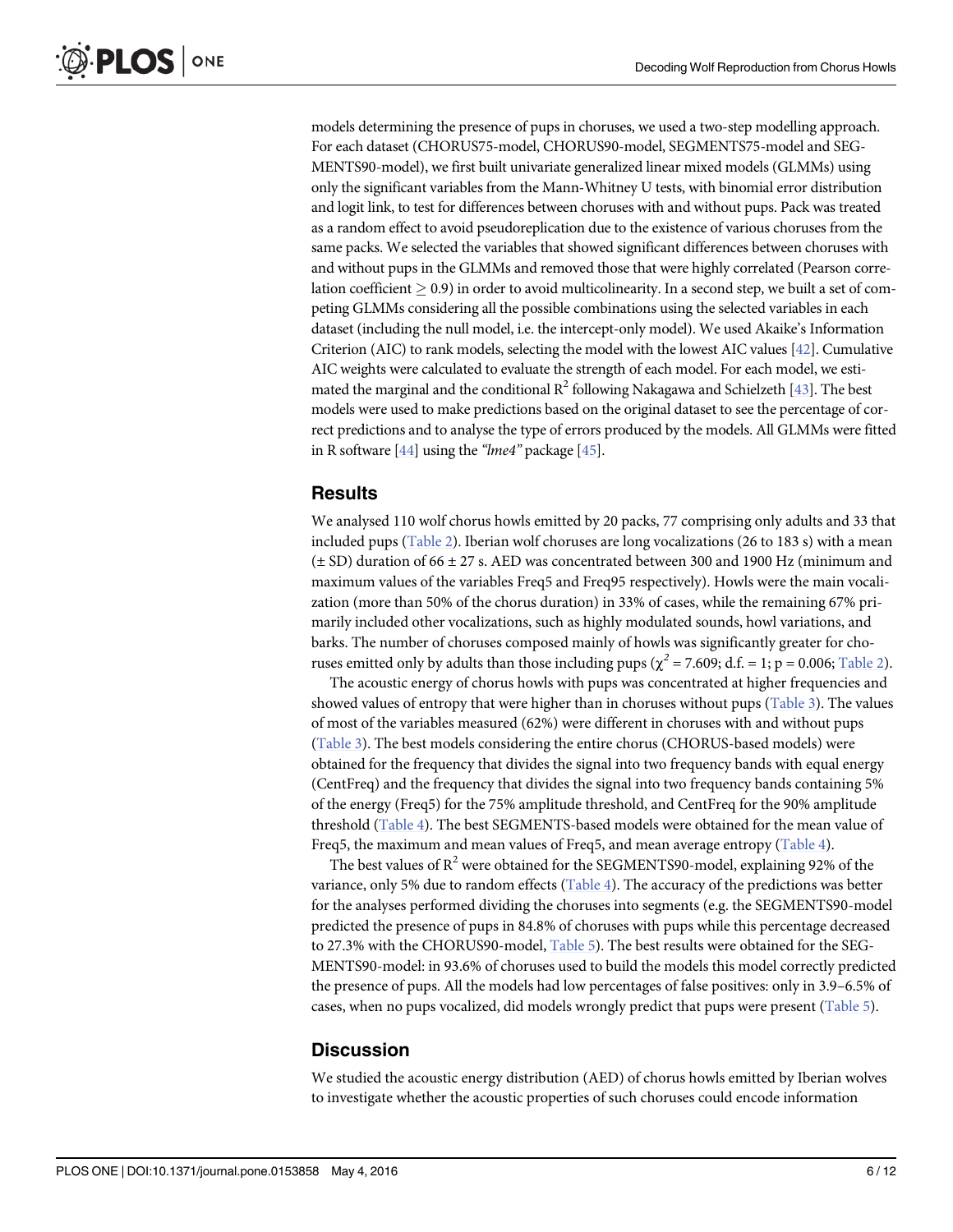| Age class                   | Pack            | N                     | <b>Main vocal types</b> |       |
|-----------------------------|-----------------|-----------------------|-------------------------|-------|
|                             |                 |                       | <b>Howls</b>            | Other |
| Without pups (only adults)  | C1              | 11                    | 43%                     | 57%   |
|                             | C <sub>2</sub>  | $\overline{c}$        |                         |       |
|                             | C <sub>3</sub>  | 3                     |                         |       |
|                             | C4              | 5                     |                         |       |
|                             | ${\sf CA}$      | $\overline{c}$        |                         |       |
|                             | CR1             | 31                    |                         |       |
|                             | CR <sub>2</sub> | 13                    |                         |       |
|                             | D <sub>1</sub>  | 3                     |                         |       |
|                             | D <sub>2</sub>  | $\mathbf{2}$          |                         |       |
|                             | F               | $\overline{c}$        |                         |       |
|                             | PO              | $\mathbf{1}$          |                         |       |
|                             | $\mathbf S$     | $\mathbf{1}$          |                         |       |
|                             | $\sf T$         | $\mathbf{1}$          |                         |       |
| With pups (adults and pups) | A               | $\mathbf{1}$          | 21%                     | 79%   |
|                             | F               | $\sqrt{5}$            |                         |       |
|                             | PE              | 1                     |                         |       |
|                             | PO              | $\bf8$                |                         |       |
|                             | $\mathsf R$     | $\overline{2}$        |                         |       |
|                             | T               | $\mathsf{2}\mathsf{}$ |                         |       |
|                             | TI              | $\mathbf{1}$          |                         |       |
|                             | <b>TO</b>       | $\overline{4}$        |                         |       |
| With pups (only pups)       | A               | $\mathbf{1}$          | 0%                      | 100%  |
|                             | C <sub>2</sub>  | $\mathbf 2$           |                         |       |
|                             | P               | $\mathbf{1}$          |                         |       |
|                             | ${\sf Pl}$      | $\mathbf{1}$          |                         |       |
|                             | PO              | 4                     |                         |       |

<span id="page-6-0"></span>[Table 2.](#page-5-0) Choruses analysed in this study.

N: number of choruses. Main vocal types refer to the vocalizations present in more than 50% of the entire length of the chorus. The code assigned to each pack corresponds to the initials of the pack's location.

doi:10.1371/journal.pone.0153858.t002

regarding the presence of vocalizing pups. The acoustic energy of chorus howls was concentrated at lower frequencies when there were only adults vocalizing. Most of the vocalizations included in chorus howls are harmonic sounds and the harmonic signals emitted by terrestrial carnivores undergo a decrease in fundamental frequency, upper frequency limit, frequency range, and harmonic with highest intensity with increasing age [[46](#page-11-0)]. It has been reported that some wolf vocalizations show age-related changes in the fundamental frequencies, which probably reflects, at least in part, the growth of the vocal tract [[47](#page-11-0)]. For instance, the fundamental frequency of howls drops from an average of about 1100 Hz at two weeks [\[37](#page-11-0)] to about 350 Hz by 6–7 months of age [\[34,36\]](#page-11-0). In our study, the frequency that divides the signal into two bands containing 50% of the acoustic energy increased from an average of 600 Hz in choruses without pups to 850 Hz when there were pups vocalizing.

Besides frequency variables, entropy values of choruses with pups were higher than those of choruses without pups. Entropy has been used to study other acoustic signals, for instance to estimate call linearity of choruses emitted by southern pied babblers [[48](#page-11-0)], and it has also been used as an acoustic index to monitor animal diversity [\[49\]](#page-11-0). Vocalizations emitted by wolves in a chorus that were highly modulated and noisy yielded high entropy values, whereas pure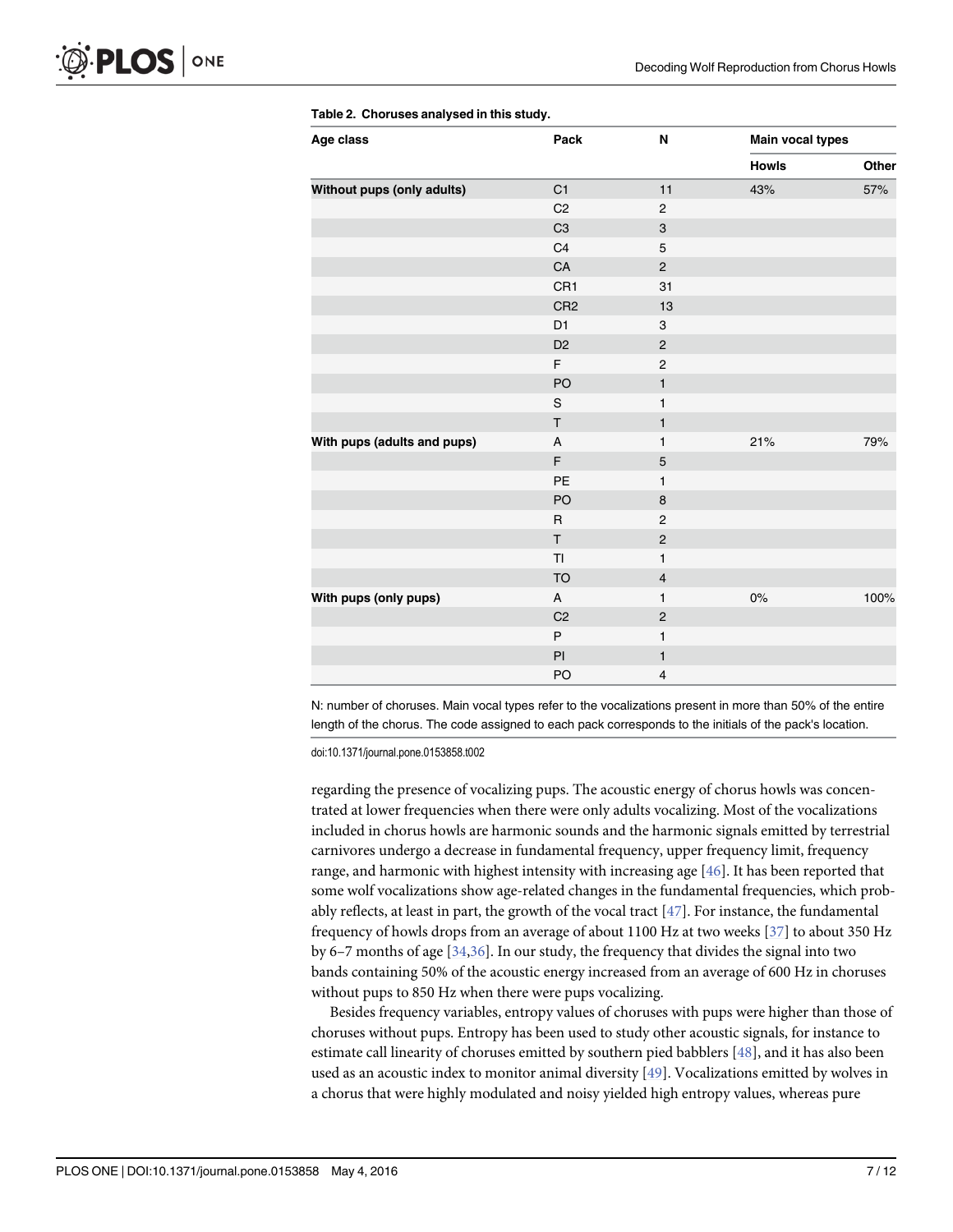<span id="page-7-0"></span>

| Variable          | <b>Without pups</b> | With pups       | U      | p          |
|-------------------|---------------------|-----------------|--------|------------|
|                   | Mean ± SD           | Mean ± SD       |        |            |
| Q1Freq (Hz)       | $520 \pm 106$       | $693 \pm 139$   | 411.5  | $< 0.001*$ |
| Q3Freq (Hz)       | $816 \pm 249$       | $1016 \pm 237$  | 684.5  | $< 0.001*$ |
| <b>IQRBW (Hz)</b> | $296 \pm 186$       | $323 \pm 158$   | 1088.5 | 0.236      |
| <b>AggEntropy</b> | $4.83 \pm 0.71$     | $5.26 \pm 0.44$ | 841    | 0.005      |
| <b>AvgEntropy</b> | $2.91 \pm 0.38$     | $3.69 \pm 0.44$ | 253    | $< 0.001*$ |
| CentFreq (Hz)     | $629 \pm 163$       | $859 \pm 189$   | 420    | $< 0.001*$ |
| Freq5 (Hz)        | $417 \pm 66$        | $543 \pm 98$    | 363    | $< 0.001*$ |
| Freq95 (Hz)       | $1205 \pm 345$      | $1419 \pm 268$  | 864    | 0.008      |
| <b>BW90 (Hz)</b>  | 789 ± 320           | $876 \pm 266$   | 1141   | 0.4        |
| MaxFreq (Hz)      | $721 \pm 290$       | $955 \pm 289$   | 596.5  | $< 0.001*$ |
| AED-M (Hz)        | $872 \pm 156$       | $1036 \pm 133$  | 596.5  | $< 0.001*$ |
| AED-SD (Hz)       | $438 \pm 65$        | $450 \pm 43$    | 1218.5 | 0.737      |
| AED-P (Hz)        | $574 \pm 171$       | $812 \pm 288$   | 488    | $< 0.001*$ |

[Table 3.](#page-5-0) Differences between the acoustic energy distribution parameters obtained for choruses with and without pups (Mann-Whitney U tests).

\*: statistically significant, Bonferroni's adjusted critical p-value = 0.0038

doi:10.1371/journal.pone.0153858.t003

tones had lower entropy [[40](#page-11-0)]. We found that chorus howls with pups vocalizing included a greater proportion of vocalizations other than howls, which could explain the results obtained. Our results suggest that, despite their complexity, chorus howls can be used to determine quantitatively, objectively and with a high degree of certainty, that a pack of wolves contains

#### [Table 4.](#page-5-0) GLMMs obtained considering the different datasets.

| <b>CHORUS75-models</b>                             | df             | <b>AICc</b> | <b>Delta</b> | Weight | $R^2m$ | $R^2c$ |
|----------------------------------------------------|----------------|-------------|--------------|--------|--------|--------|
| CentFreq, Freq5*                                   | 4              | 65.63       | 0.00         | 0.57   | 0.37   | 0.89   |
| CentFreq                                           | 3              | 67.14       | 1.52         | 0.27   |        |        |
| <b>CHORUS90-models</b>                             | df             | <b>AICc</b> | <b>Delta</b> | Weight | $R^2m$ | $R^2c$ |
| CentFreq*                                          | 3              | 68.62       | 0.00         | 0.47   | 0.09   | 0.87   |
| Q1Freq                                             | 3              | 69.42       | 0.80         | 0.32   |        |        |
| CentFreq, Q1Freq                                   | $\overline{4}$ | 70.58       | 1.97         | 0.18   |        |        |
| <b>SEGMENTS75-models</b>                           | df             | <b>AICc</b> | <b>Delta</b> | Weight | $R^2m$ | $R^2c$ |
| Mean-AvgEntropy, Mean-Freq5*                       | $\overline{4}$ | 59.23       | 0.00         | 0.16   | 0.47   | 0.91   |
| Mean-AvgEntropy, Min-Freq5                         | $\overline{4}$ | 60.22       | 0.99         | 0.10   |        |        |
| Mean-Freq5                                         | 3              | 60.30       | 1.07         | 0.09   |        |        |
| Mean-AvgEntropy, Mean-Freq5, Min-Freq5             | 5              | 60.31       | 1.08         | 0.09   |        |        |
| Max-AvgEntropy, Mean-Freq5                         | $\overline{4}$ | 60.89       | 1.66         | 0.07   |        |        |
| Mean-AvgEntropy, Mean-Freq5, Min-AED-P             | 5              | 61.15       | 1.92         | 0.06   |        |        |
| <b>SEGMENTS90-models</b>                           | df             | <b>AICc</b> | <b>Delta</b> | Weight | $R^2m$ | $R^2c$ |
| Max-Freq5, Mean-AvgEntropy, Mean-Freq5*            | 5              | 56.68       | 0.00         | 0.16   | 0.87   | 0.92   |
| Max-Freg5, Mean-Freg5                              | $\overline{4}$ | 58.08       | 1.40         | 0.08   |        |        |
| Max-Freq5, Mean-AvgEntropy, Mean-Freq5, Min-Q1Freq | 6              | 58.18       | 1.50         | 0.07   |        |        |
| Mean-AvgEntropy, Mean-Freq5                        | $\overline{4}$ | 58.53       | 1.86         | 0.06   |        |        |
| Max-Freg5, MaxQ1Freg, Mean-AvgEntropy, Mean-Freg5  | 6              | 58.57       | 1.89         | 0.06   |        |        |

\*: Best models considering the AIC criterion for each dataset; df: number of parameters in the model; AICc: Akaike's information criterion; Delta: Delta AIC value; Weight: Akaike weight; R<sup>2</sup>m: marginal R<sup>2</sup>; R<sup>2</sup>c: conditional R<sup>2</sup>. For the sake of simplicity, only models within ΔAICc< 2 are shown.

doi:10.1371/journal.pone.0153858.t004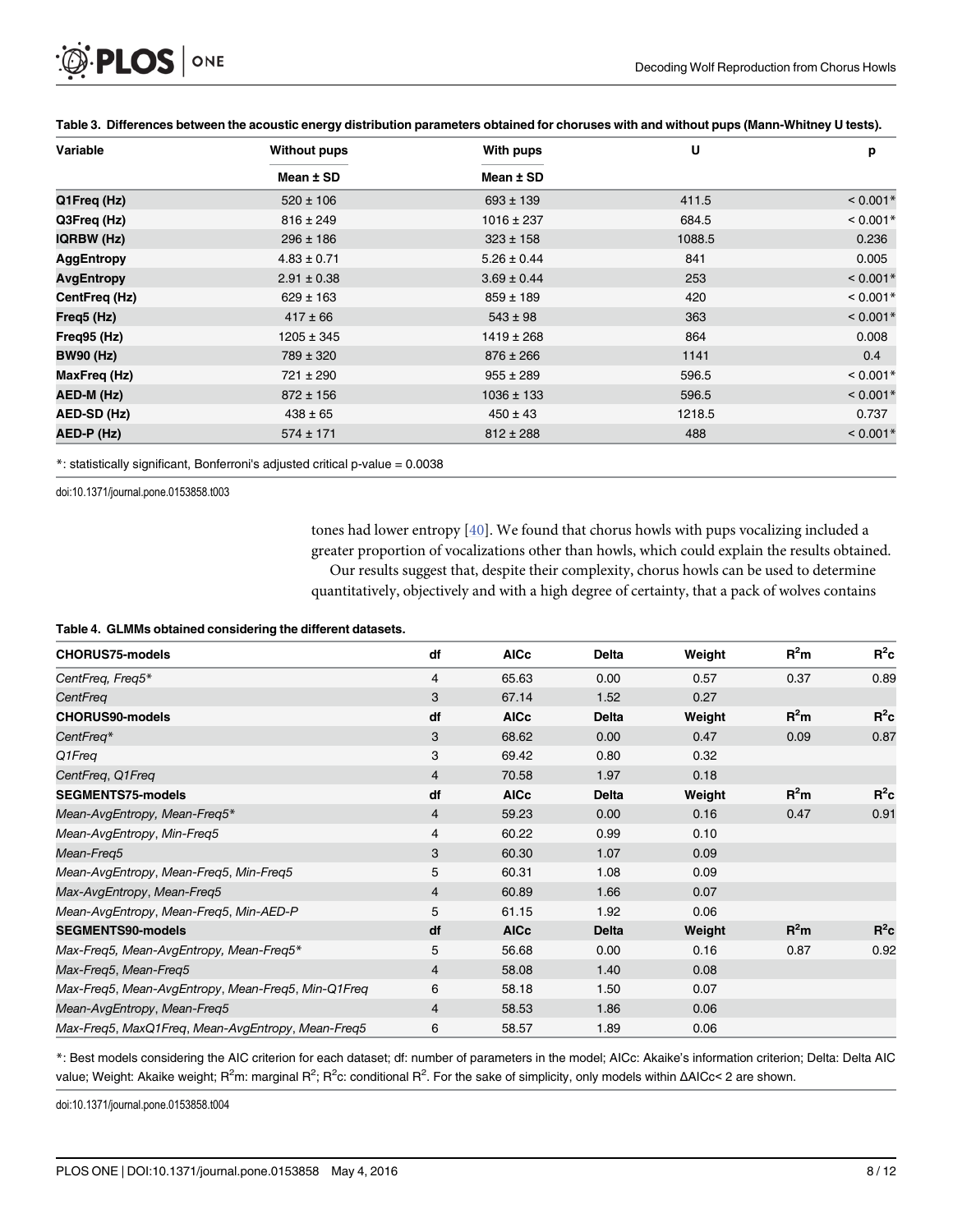# <span id="page-8-0"></span>PLOS ONE

|  |  |  | Table 5. Correct and wrong predictions on applying the best models. |  |
|--|--|--|---------------------------------------------------------------------|--|
|--|--|--|---------------------------------------------------------------------|--|

| <b>Model</b>      | <b>Correct predictions</b> | <b>Presence of pups</b> | <b>Model prediction</b> |       |
|-------------------|----------------------------|-------------------------|-------------------------|-------|
|                   |                            |                         | 0                       |       |
| <b>CHORUS75</b>   | 81.8%                      | 0                       | 96.1%                   | 3.9%  |
|                   |                            |                         | 51.5%                   | 48.5% |
| <b>CHORUS90</b>   | 73.6%                      | $\mathbf{0}$            | 93.5%                   | 6.5%  |
|                   |                            |                         | 72.7%                   | 27.3% |
| <b>SEGMENTS75</b> | 85.5%                      | $\mathbf 0$             | 96.1%                   | 3.9%  |
|                   |                            |                         | 39.4%                   | 60.6% |
| <b>SEGMENTS90</b> | 93.6%                      | $\Omega$                | 97.4%                   | 2.6%  |
|                   |                            |                         | 15.2%                   | 84.8% |

We considered that a chorus howl included pups when the probability of pups vocalizing on applying the model > 0.5.

doi:10.1371/journal.pone.0153858.t005

pups and has therefore reproduced successfully. We built different models to predict the presence of pups in a chorus howl based on the analysis of the AED. Each approach has its advantages and disadvantages. SEGMENTS-based models, for example, have more predictive power than CHORUS-based models. The major differences between CHORUS and SEGMENTS models have to do with the percentage of true positives and false negatives (Table 5). When there are pups vocalizing, the CHORUS75-model detects their presence (true positive) 49% of the time, whereas this percentage increases up to 85% with the SEGMENTS90-model. False negatives (pups are present but the probability of there being pups according to the model is < 0.5) are lower for SEGMENTS-based models. With the SEGMENTS-based models, a 90% amplitude threshold yields more accurate results. The application of both CHORUS- and SEG-MENTS-based models provides low percentages of false positives (the model predicts that there are pups when there are no pups vocalizing, Table 5). In addition, CHORUS-based models are less time-consuming than SEGMENTS-based models. We estimate that the analysis of a chorus with a CHORUS-based model can be completed in 30 min, whereas the same chorus analysed with a SEGMENTS-based model would require between 2 and 3 h. Therefore, CHORUS-based models provide less accurate results and underestimate the presence of pups, but are less timeconsuming than SEGMENTS-based models. However, whenever possible, we recommend the use of the SEGMENTS90-model. We are aware that the inclusion of choruses without visuallyconfirmed pups vocalizing may compromise the interpretation of our results. The absence of significant differences between choruses with and without visual confirmation of pups may be the result of an insufficient sample size and does not necessarily imply that no differences exist. However, all choruses with pups included to build the models were chorus howls emitted during the breeding season at rendezvous sites by packs of wolves that reproduced successfully. Hence, it seems safe to conclude that the models can indeed be used to estimate the presence of pups in a pack of wolves. Nevertheless, further research is needed to clarify this issue.

The elicited-vocalization technique has proved to be useful for estimating the number of wolf packs [\[6,21](#page-10-0)[,29\]](#page-11-0). The present results show that this technique, when combined with analyses of chorus howl recordings, can also be used to confirm reproduction in a pack. Spectrographic analyses based on the analysis of the AED in chorus howls can be used to determine, with a high degree of accuracy, that a pack of wolves contains pups. Other methods have been proposed to determine the presence of pups in a chorus, e.g. acoustic assessment or analyses of the fundamental frequencies of the vocalizations, but no attempt to assess their reliability has been made  $[19-22,31,32]$  $[19-22,31,32]$  $[19-22,31,32]$  $[19-22,31,32]$  $[19-22,31,32]$ . Particularly when the aim is to survey wide areas, AED predictive models present important advantages with respect to other approaches: 1) this method does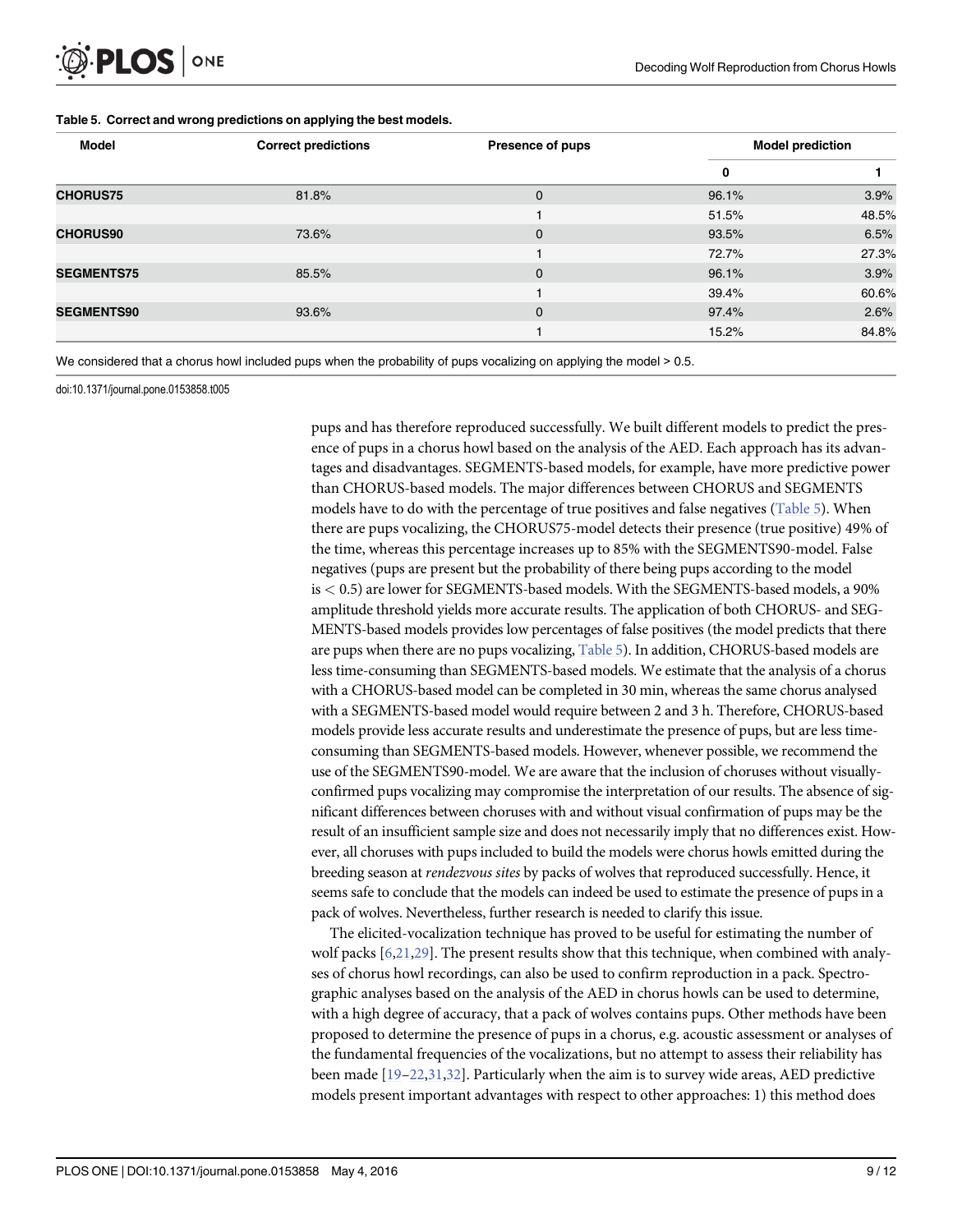<span id="page-9-0"></span>not require an in-depth knowledge of the repertoire of vocalizations included in chorus howls, and 2) predictions are objective and repeatable, and the results do not depend on the experience of the observer. Furthermore, the probability of incorrect predictions and the type of error has to be taken into account when management decisions pertain to endangered or harvested populations. To wrongly claim the presence of pups when there are in fact none (false positives) is possibly the most undesirable mistake, although it can be minimized by applying predictive models (2.6–3.9% using predictive AED models).

Simulated howling is one of the most commonly used methods to monitor wolf populations [\[6,20,21,](#page-10-0)[29,50](#page-11-0),[51](#page-11-0)]. In Europe, for instance, this method is systematically used in Finland, Estonia, Romania, Bosnia-Herzegovina, Bulgaria, Greece, Slovenia, Italy, France, Portugal and Spain [[52\]](#page-11-0). What we propose is not a new field technique but rather the application of predictive models to chorus recordings in order to confirm the presence of pups in a pack. Recording chorus howls increases the costs of monitoring programmes, but modern recording devices are small, portable and relatively cheap. When the aim of the survey is to estimate reproductive rates or population trends, or when management decisions depend on the results of the survey, it is important to apply the most reliable and accurate methodology  $[12]$  $[12]$ . Therefore, the costs associated to equipment acquisition are offset by the benefits of applying predictive models that are objective, accurate and repeatable.

The methodology proposed here could be extended, for instance, to monitor other species emitting similar group vocalizations, such as other social canids (e.g. jackals or coyotes [[14,17](#page-10-0)[,53](#page-11-0)]). In addition, the analysis of AED provides an easy way to obtain information from group vocalizations (multiple vocalizations emitted by several individuals simultaneously) without analysing or isolating single vocalizations. The acoustic structure of these single vocalizations may vary with sex, age, context or status, which could affect the AED of the overall signal (e.g. [[48](#page-11-0)]). AED could thus be used to analyse group vocalizations or chorus vocalizations emitted by other animals, for instance, to test whether individuals of a specific sex or status are present, thereby providing information about group composition. The potential of AED to monitor wildlife populations and study other acoustic signals used in animal communication deserves further investigation.

#### Supporting Information

[S1 Appendix.](http://www.plosone.org/article/fetchSingleRepresentation.action?uri=info:doi/10.1371/journal.pone.0153858.s001) Appendix I. (DOCX)

#### Acknowledgments

We are grateful to F. Petrucci-Fonseca and S. Pinho (CRLI), J. Escudero (La Dehesa), P. España and E. Sánchez (Cañada Real), and P. Abad (Carpín) for allowing us to obtain recordings from the captive wolves under their care. Likewise, we wish to thank the Junta de Castilla y León, Principado de Asturias, and Xunta de Galicia for allowing us to record wild wolves. Our gratitude also goes to J. Talegón, V. Sazatornil, E.J. García, A. Guerra, M. Almeida, and A. Rivadulla for helping with recordings in Sierra de la Culebra. Rafael Márquez helped in the digitization of recordings and revised the first draft of the manuscript. Our thanks are also due to Mark Andrews for proofreading this manuscript. This is scientific paper no. 8 by the Iberian Wolf Research Team (IWRT).

#### Author Contributions

Conceived and designed the experiments: VP JVL LL EF CF. Performed the experiments: VP LL. Analyzed the data: VP JVL. Contributed reagents/materials/analysis tools: CF. Wrote the paper: VP JVL EF.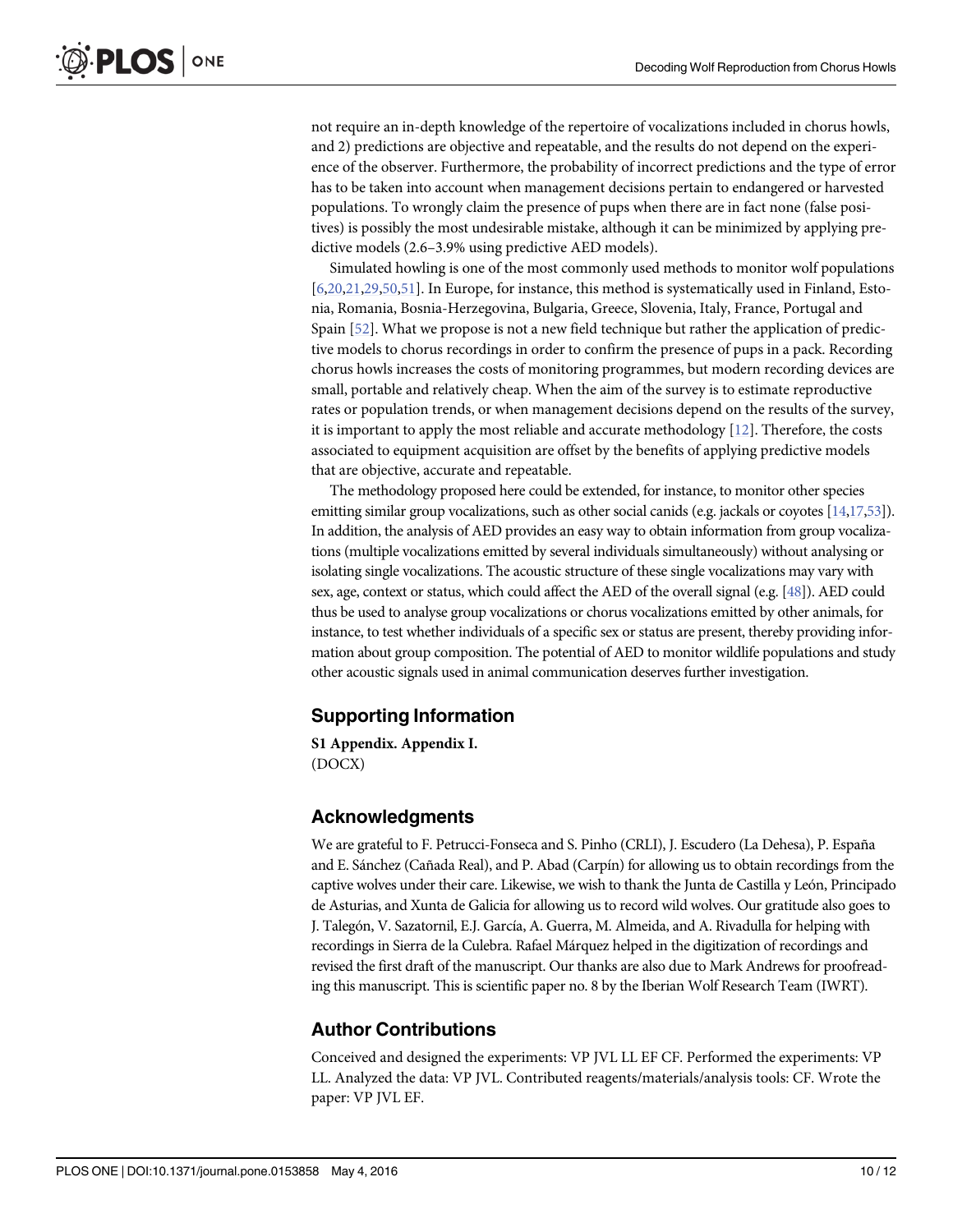#### <span id="page-10-0"></span>References

- [1.](#page-1-0) Kaiser K. Evaluation of a long-term amphibian monitoring protocol in Central America. J Herpetol. 2008; 42: 104–110.
- [2.](#page-1-0) Terry AMR, McGregor PK. Census and monitoring based on individually identifiable vocalizations: the role of neural networks. Anim Conserv. 2002; 5: 103–111.
- 3. Tripp TM, Otter KA. Vocal individuality as a potential long-term monitoring tool for Western Screechowls, Megascops kennicottii. Can J Zool. 2006; 84: 744–753.
- 4. Brandes TS. Automated sound recording and analysis techniques for bird surveys and conservation. Bird Conserv Int. 2008; 18: 163–173.
- [5.](#page-1-0) Dawson DK, Efford MG. Bird population density estimated from acoustic signals. J Appl Ecol. 2009; 46: 1201–1209.
- [6.](#page-1-0) Harrington FH, Mech LD. An analysis of howling response parameters useful for wolf pack censusing. J Wildl Manage. 1982; 46: 686–693.
- 7. Ogutu JO, Dublin HT. The response of lions and spotted hyaenas to sound playbacks as a technique for estimating population size. Afr J Ecol. 1998; 36: 83–95.
- 8. Darden SK, Dabelsteen T, Pedersen SB. A potential tool for swift fox (Vulpes velox) conservation: individuality of long-range barking sequences. J Mammal. 2003; 84: 1417–1427.
- 9. Kierulff MCM, Rylands AB. Census and distribution of the golden lion tamarin (Leontopithecus rosalia). Am J Primatol. 2003; 59: 29–44. PMID: [12526037](http://www.ncbi.nlm.nih.gov/pubmed/12526037)
- [10.](#page-1-0) Payne KB, Thompson M, Kramer L. Elephant calling patterns as indicators of group size and composition: the basis for an acoustic monitoring system. Afr J Ecol. 2003; 41: 99–107.
- [11.](#page-1-0) Hopp SL, Morton ES. Sound playback studies. In: Hopp SL, Owren MJ, Evans CS, editors. Animal Acoustic Communication: Sound Analysis and Research Methods. New York, NY: Springer-Verlag Berlin Heidelberg; 1998. pp. 323–352.
- [12.](#page-1-0) Sinclair ARE, Fryxell JM, Caughley G. Wildlife Ecology, Conservation and Management. Second. Oxford: John Wiley & Sons; 2009.
- [13.](#page-1-0) Harrington FH, Mech LD. Wolf howling and its role in territory maintenance. Behaviour. 1979; 68: 207–249.
- [14.](#page-1-0) Jaeger MM, Pandit RK, Haque E. Seasonal differences in territorial behavior by golden jackals in Bangladesh: howling versus confrontation. J Mammal. 1996; 77: 768–775.
- [15.](#page-1-0) Harrington FH, Asa CS. Wolf communication. In: Mech LD, Boitani L, editors. Wolves: behavior, ecology, and conservation. Chicago: University of Chicago Press; 2003. pp. 66–103.
- [16.](#page-1-0) Mitchell BR, Makagon MM, Jaeger MM, Barrett RH. Information content of coyote barks and howls. Bioacoustics-The Int J Anim Sound its Rec. 2006; 15: 289–314.
- [17.](#page-1-0) Gaines WL, Neale GK, Naney RH. Response of coyotes and gray wolves to simulated howling in North-central Washington. Northwest Sci. 1995; 69: 217–222.
- 18. Harrington FH, Mech LD. Howling at two Minnesota wolf pack summer homesites. Can J Zool. 1978; 56: 2024–2028.
- [19.](#page-1-0) Gazzola A, Avanzinelli E, Mauri L, Scandura M, Apollonio M. Temporal changes of howling in south European wolf packs. Ital J Zool. 2002; 69: 157–161.
- [20.](#page-1-0) Apollonio M, Mattioli L, Scandura M, Mauri L, Gazzola A, Avanzinelli E. Wolves in the Casentinesi Forests: insights for wolf conservation in Italy from a protected area with a rich wild prey community. Biol Conserv. 2004; 120: 249–260.
- [21.](#page-1-0) Llaneza L, Ordiz A, Palacios V, Uzal A. Monitoring Wolf Populations Using Howling Points Combined With Sign Survey Transects. Wildl Biol Pract. 2005; 1: 108–117.
- [22.](#page-1-0) Nowak S, Jedrzejewski W, Schmidt K, Theuerkauf J, Mysłajek RW, Jedrzejewska B, et al. Howling activity of free-ranging wolves (Canis lupus) in the Białowieza Primeval Forest and the Western Beskidy Mountains. J Ethol. 2007; 25: 231–237.
- [23.](#page-1-0) Schassburger RM. Vocal communication in the timber wolf, Canis lupus, Linnaeus: structure, motivation, and ontogeny. Adv Ethol Ser. 1993; 30.
- [24.](#page-1-0) Holt TD. A structural description and reclassification of the wolf, Canis lupus, chorus howl. Dalhousie University. 1998.
- 25. Faragó T, Townsend S, Range F. The information content of wolf (and dog) social communication. In: Witzany G, editor. Biocommunication of Animals. Dordrecht: Springer; 2014. pp. 41–62.
- [26.](#page-1-0) Harrington FH. Book Review. Bioacoustics-The Int J Anim Sound its Rec. 1996; 7: 165–168.
- [27.](#page-1-0) Tooze ZJ. Some aspects of the structure and function of long-distance vocalizations of timber wolves (Canis lupus). Dalhouise University. 1987.